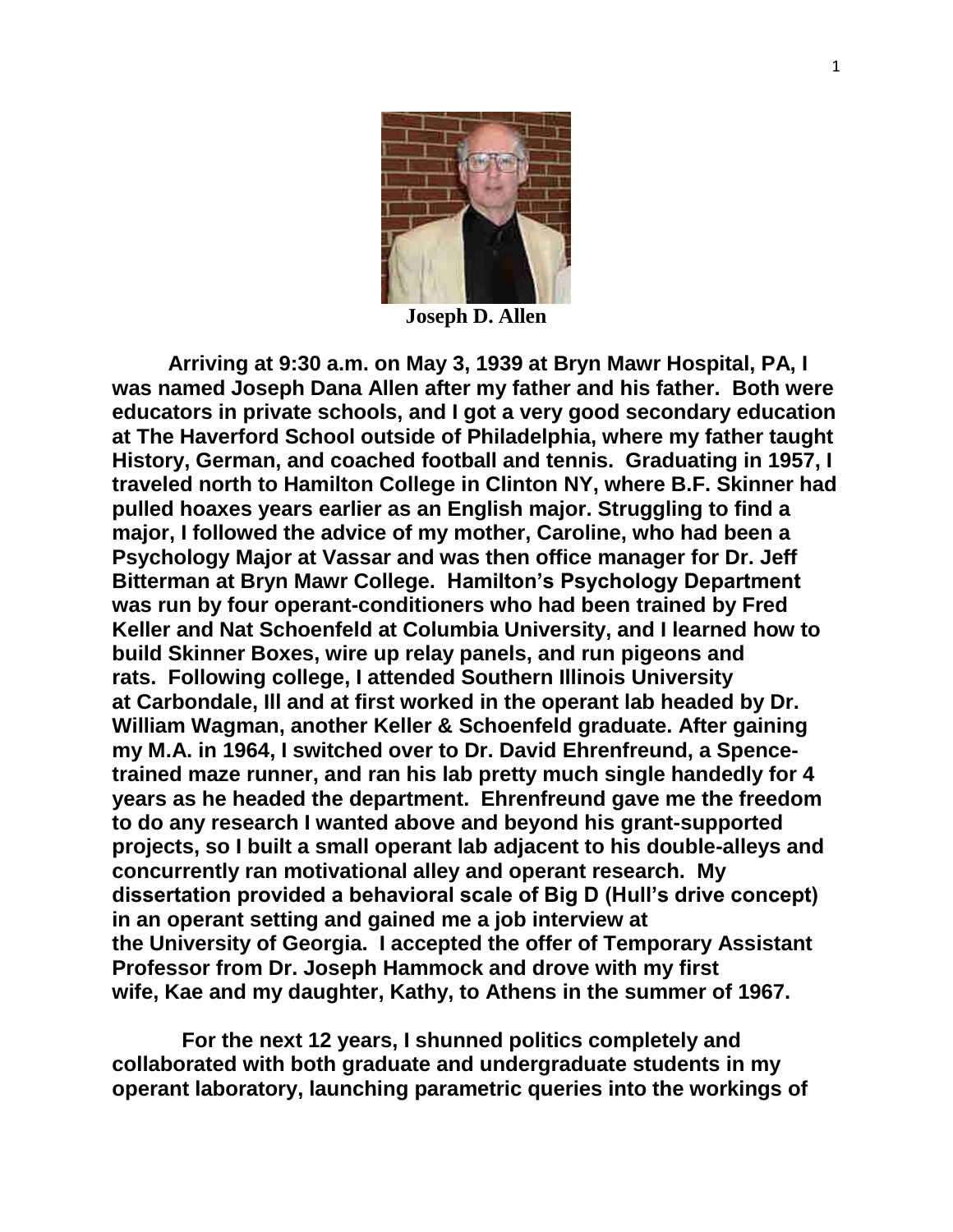**stimulus control, homeostatic regulation of food and water intake, and adjunctive behavior in animals and humans. According to the department heads at the time, my tenure and promotions might have been delayed because my research was seen as unfocused and because I spent too much time socializing with my students. However, I enjoyed what I was doing and had adopted my PhD mentor's policy of allowing students to pursue questions they were interested in. As long as I had or could build the equipment, I was happy to oblige them. Most of the topics I was quite interested in, and many spawned systematic followups by other students. All in all, three or four research ideas evolved into sustained programmatic lines, got read at regional, national, and international meetings, and published in established journals. My final promotion to Full Professor in 1979 may also have been delayed because of roasting senior faculty with singing Full-Bird awards at Departmental Christmas parties, but again satirical entertainment is part of my persona.**

**Following promotion, I got totally immersed in computer architecture and language and, for two years, computerized my operant lab and expanded my research interests into psychophysiology, cognitive neuroscience, and by collaborating extensively with Dr. Amos Zeichner, into Behavior Medicine, and with Brad Bunnell and Irwin Bernstein into primate conceptual learning research for Walter Reed.**

## **In 1993, after having directed**

**an NIH Student Minority Training Center for five years, and chaired the Cognitive/Experimental Program for two, I had acquired enough experience to follow the footsteps of my forbearers into the political and administrative realms of university life. As it happened, Roger Thomas was relinquishing the Departmental Headship at the time when I was looking at seven more years of employment without a decent retirement package. Looking back, I don't know any other reason I would have attempted this harrowing position of running interference between the faculty and the dean. I ran a successful campaign using a three-item platform of increasing faculty morale (state-mandated raises had been close to zero for the two previous years), providing more teaching opportunities for our graduate students (dean's policy prevented TA's from offering upper-division courses), and desegregating the research areas for the six research programs within the building to promote more interdisciplinary interaction and research. Governor Zell Miller helped me with the first item by kindly providing 6% raise money for the first**